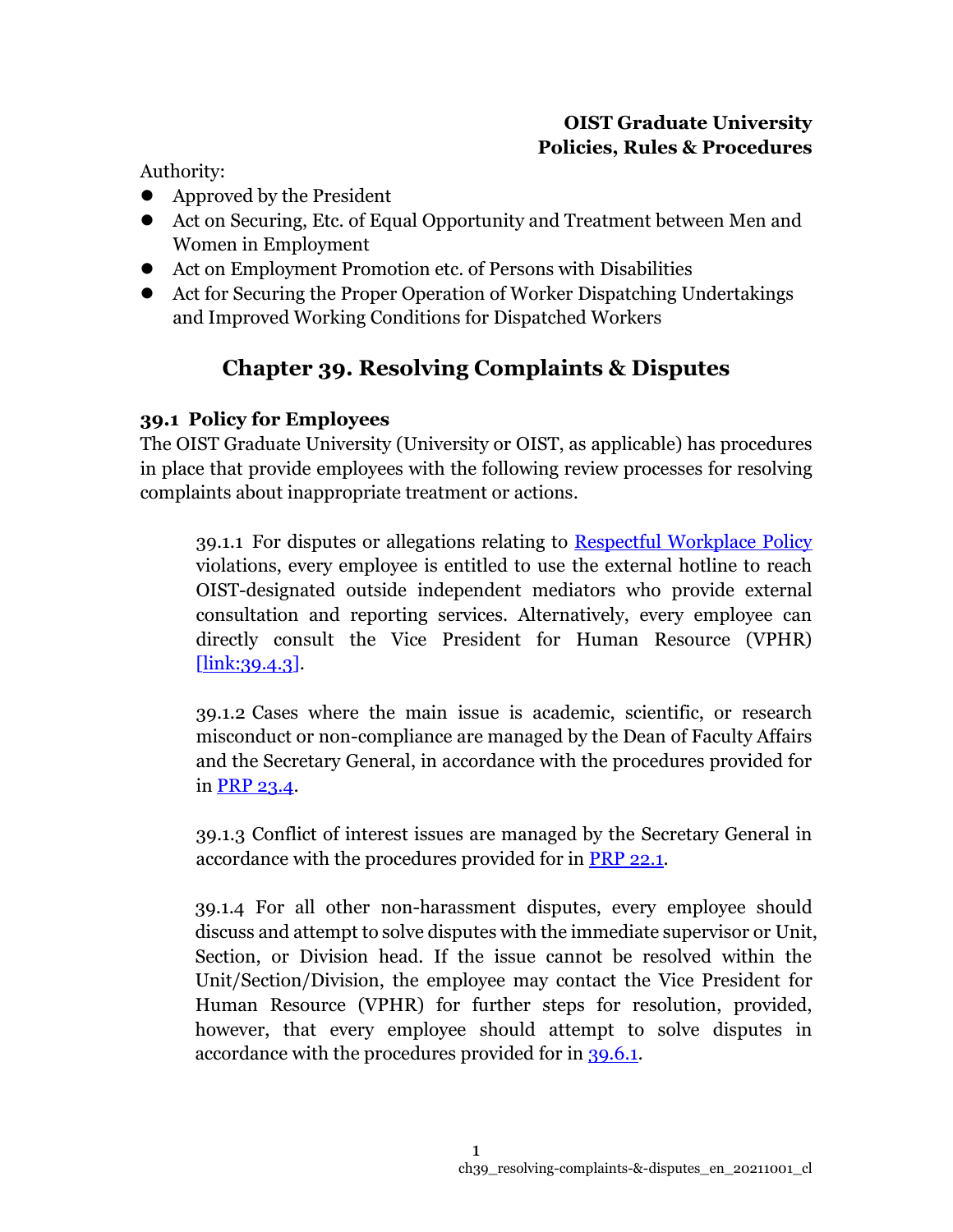# **39.2 Policy for Students**

OIST has procedures in place that provide students with systematic review processes for resolving both non-harassment and harassment issues. Students should discuss and attempt to resolve disputes with the Dean of the Graduate School.

# **39.3 The Ganjuu Wellbeing Service**

For students and employees who need advice and counseling, the Ganjuu Wellbeing Service is available to all OIST community members. The Ganjuu Wellbeing Service offers consultation, advice, and intervention in relation to a range of problems including harassment and other behaviors inconsistent with the OIST Respectful Workplace Policy. Employees can visit Ganjuu Wellbeing Service during their working hours.

# **39.4 Anti-Harassment and Anti-Bullying Policy**

The University is committed to creating and maintaining a safe and respectful environment in which all officers, employees, students, and visitors are treated with dignity and respect, in accordance with the [Respectful Workplace Policy.](https://www.oist.jp/policy-library/1.3.2) The University will not tolerate disrespectful communication, discrimination, harassment, or bullying in any form.

39.4.1 The University will take all disputes and harassment complaints seriously and handle them in confidence. When a dispute or an act of harassment is established, the University will take remedial measures and appropriate corrective actions.

39.4.2 If an OIST officer, employee, student, or exchange visitor feels that he or she is a victim of, or has witnessed, a violation of the [Respectful](https://www.oist.jp/policy-library/1.3.2)  [Workplace Policy,](https://www.oist.jp/policy-library/1.3.2) or feels that he or she is the victim of sexual, power, academic harassment, or other harassment, that individual should immediately consider taking action to inform the University of the situation.

39.4.3 To report such disputes or incidents of harassment, employees should contact either the confidential external Respectful Workplace and Anti-Harassment hotline (RWAH hotline) [link: [39.6.2.](https://www.oist.jp/policy-library/39.6.2)2] or the Vice President for Human Resource (VPHR) *[link: [39.6.2.](https://www.oist.jp/policy-library/39.6.2)3]*.

39.5 The University will not tolerate retaliatory action against any employee or student for making a good faith report of disputes or incidents of harassment based on [39.4.2](https://www.oist.jp/policy-library/39.4.2) and [39.4.3](https://www.oist.jp/policy-library/39.4.3) or [39.2.](https://www.oist.jp/policy-library/39.2) Similarly, the University will not tolerate any direct or indirect use (or attempted use) of official authority or official influence for the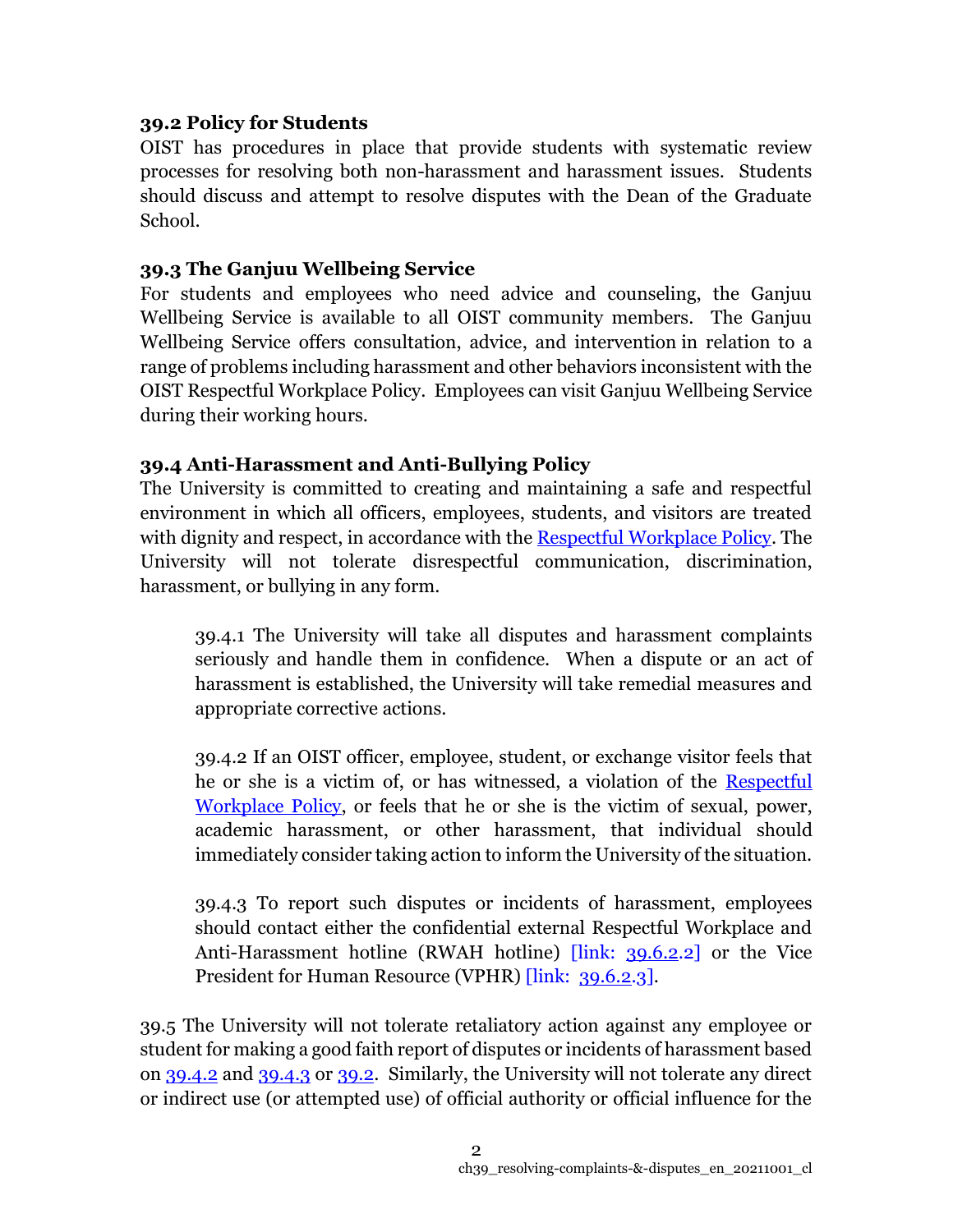purpose of interfering with the rights of a student or an employee making a protected disclosure.

# **39.6 Rules**

39.6.1 Non-harassment Dispute Resolution Procedures

39.6.1.1 Eligibility. All University employees are eligible to seek informal and formal non-harassment dispute resolution.

39.6.1.2 Local Informal Problem Resolution

39.6.1.2.1 Employees/students and supervisors are expected to work effectively to resolve complaints and disputes on other than harassment issues at the lowest level as possible. An employee will first seek informal problem resolution with the supervisor. If the dispute specifically involved the supervisor, the employee will discuss the problem with the next level of management.

39.6.1.2.2 The supervisor and higher level manager must investigate the complaint and take steps to resolve the problem. A written response must be presented to the employee. If the employee believes the problem has not been resolved within the Unit/Section/Division, the next level of dispute resolution (HR Level Dispute Resolution) is available.

39.6.1.3 HR Level Dispute Resolution

39.6.1.3.1 An Employee who makes a claim (claimant) may contact the Vice President for Human Resource (VPHR), who first determines within 5 working days if the claim is appropriately filed, and informs the claimant if the claim should be resolved through the Misconduct [\(PRP 23\)](https://www.oist.jp/policy-library/23) or Conflict-of-Interest [\(PRP 22\)](https://www.oist.jp/policy-library/22) procedures.

> 39.6.1.3.1.1 A confidential email box has been set up to contact VPHR to make a claim: [RWAH.HR@oist.jp.](mailto:RWAH.HR@oist.jp) VPHR or a HR staff designated by VPHR will contact the person within 2 working days.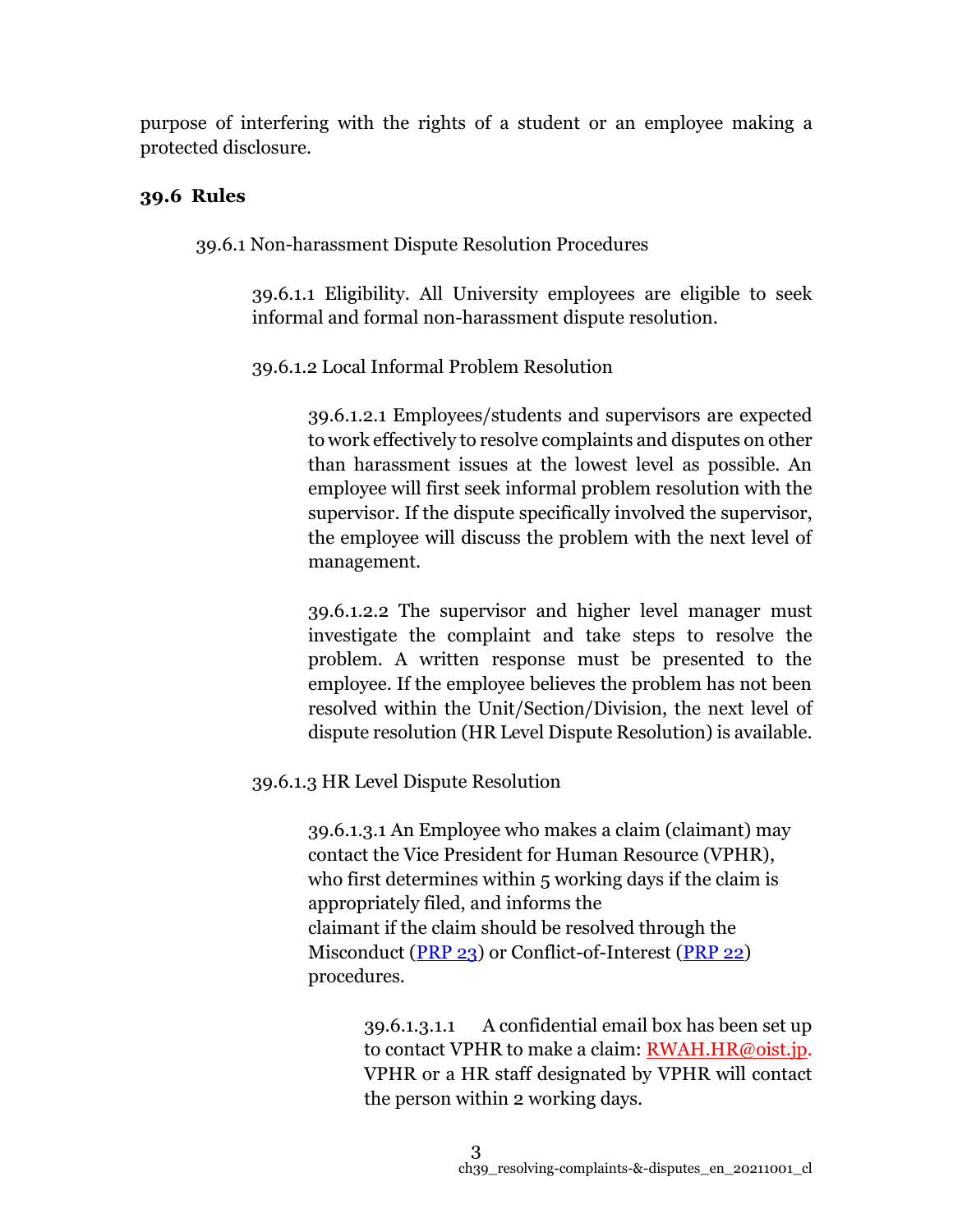39.6.1.3.2 Once it is determined that the complaint is appropriately filed, the VPHR must facilitate communication about the dispute between the claimant and the Unit/Section/Division. The VPHR and the Unit/Section/Division must investigate the problem and take steps to attempt to resolve the complaint.

39.6.1.3.3 A written response to the dispute must be given to the claimant by the VPHR within 15 working days from the date the dispute was filed, unless additional time is needed in which case the claimant must be informed of the expected date of response.

## 39.6.1.4 Committee Level Dispute Resolution

39.6.1.4.1 A problem that has not been resolved at the HR level may be brought to the Committee level. The request must be submitted in writing by the claimant to the VPHR for review by a Dispute Resolution Committee (DRC).

> 39.6.1.4.1.1 For each such case, the Secretary General will establish a DRC consisting of at least 3 members, which may include external experts. The Secretary General will appoint the chair.

39.6.1.4.2 The DRC must be formed and convened to review the dispute within 15 working days after receipt of the written request. If additional time is needed to convene the DRC, the 15 working days may be extended.

39.6.1.4.3 The DRC must conduct an impartial and confidential review to determine the facts and circumstances of the case, and make recommendations to resolve the matter. In principle, the DRC must make a recommendation within 20 working days from the date the DRC first convenes. If additional time is needed to complete the review, the period may be extended for additional 20 working days.

39.6.1.4.4 The DRC's report and the recommendation must be submitted to the Secretary General. The Secretary General is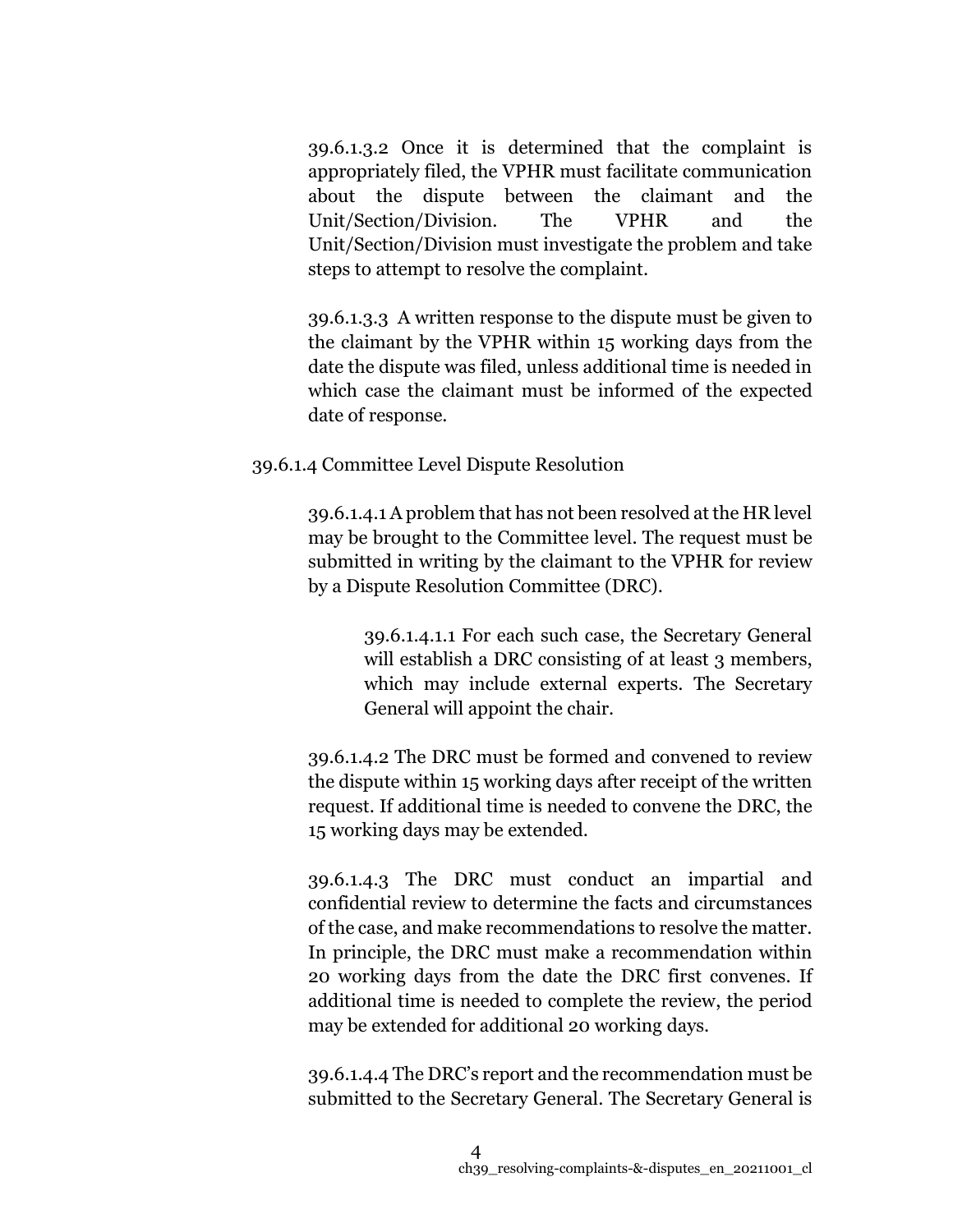responsible to determine the final disposition of the case within 30 working days after receipt of the DRC's report and recommendation. If the Secretary General needs additional time, the period may be extended for additional 30 working days.

39.6.1.4.5 The decision of the Secretary General become final with concurrence of the President. Once the final decision has been implemented, the Secretary General must notify the claimant that the case is closed. Due to privacy considerations, in some cases, the claimant may only be notified that the matter has been closed, without receiving any details of the outcome.

#### **39.6.2 Harassment Resolution Procedures**

39.6.2.1 Eligibility. All University employees are eligible to seek both informal and formal harassment issue resolution. An employee who makes a claim (claimant) should either seek informal resolution with the confidential external Respectful Workplace and Anti-Harassment hotline (RWAH hotline) [link[:39.6.2.](https://www.oist.jp/policy-library/39.6.2)2] or directly consult the VPHR [link[:39.6.2.](https://www.oist.jp/policy-library/39.6.2)3.2].

#### 39.6.2.2 RWAH Hotline

The Secretary General establishes the external Respectful Workplace and Anti-Harassment hotline.

The RWAH hotline provides a way to seek consultation or to make a complaint in Japanese or English that is confidential and separate from the University. The hotline is answered by experienced and trained professional mediators who can provide consultation, and if necessary report the matter to the University to seek a resolution of the situation. The claimant can choose which mediator to contact within the hotline.

# Hotline in English: 050-5236-2375 Hotline in Japanese: 050-5236-2376

Since the mediators of the RWAH hotline may not immediately be available to answer the call, voice mail is provided, and they will call back, in general, within 2 working days of the call.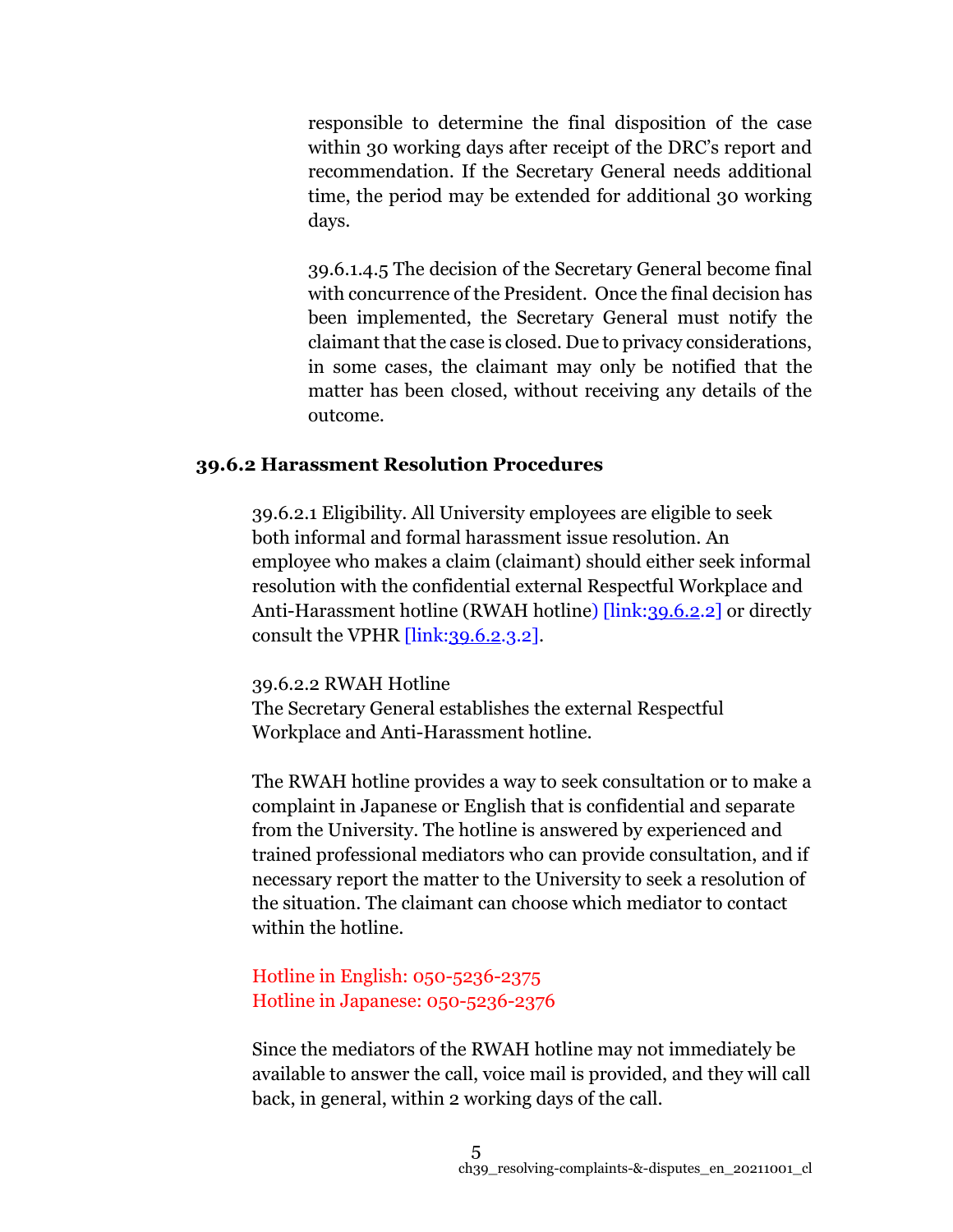The mediators may also be contacted by email at [oistmediators@yahoo.co.jp,](file:///C:/Users/RYOKO-NAKAMA/Downloads/oistmediators@yahoo.co.jp) which reaches the mediators exclusively.

Every effort will be made to protect the privacy of claimants using the RWAH hotline. Claimants can choose to be anonymous or can identify themselves.

While every effort will be made to keep the consultation process confidential to respect the claimant's desire to remain anonymous, this cannot be guaranteed under all circumstances. If the matter is sufficiently serious, the mediator may encourage the claimant to give his/her name and to allow the mediator to report to the Secretary General or the VPHR  $\left[\frac{\text{link}}{39.6.2.2.1} \text{ c}\right]$ . In cases where the allegations involve bodily harm or other illegal action or present the imminent risk to the safety or health of the claimant or others at the University, the mediator may immediately inform the Secretary General and the VPHR *[link[:39.6.2.](https://www.oist.jp/policy-library/39.6.2)2.1 d]* even without the consent of the claimant.

#### 39.6.2.2.1 Role of the mediators

The ways in which the mediators provide consultation to the claimant vary from case to case according to the situation. The basic process is as follows:

- a. The mediators will listen to the complaint and discuss with the claimant how to resolve the problem.
- b. The mediator may also mediate the situation depending on the circumstances. With the consent of the claimant, the mediator may contact the claimant's supervisor, the accused, the accused's supervisor, or the designated person/section/division, when the mediator considers such contact to be useful or effective in resolving the situation.
- c. If the complaint contains serious allegations which are deemed to require the University to investigate and take remedial action, the mediator may urge the claimant to allow the mediator to report to the Provost, the Secretary General or the VPHR.
- d. In cases where the allegations involve bodily harm or other illegal action (such as an assault, sexual or otherwise) or present an imminent risk to the safety or health of the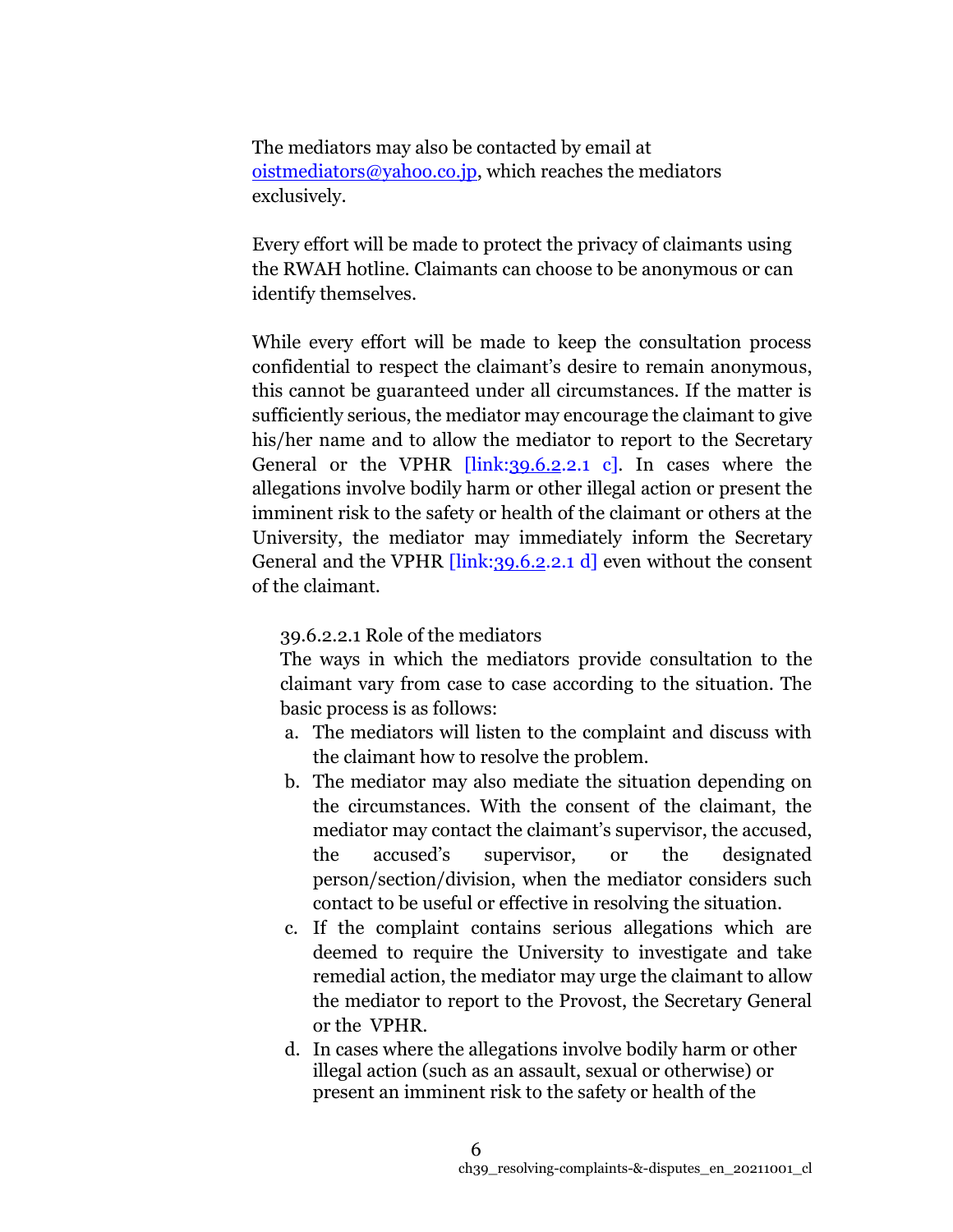claimant or others at the University, the mediator may immediately inform the Secretary General and VPHR even without the consent of the claimant.

39.6.2.2.2 Follow-up with the claimant: The claimant will, in principle, be informed by the Mediator of the outcome in cases described in b, c, d above when and as appropriate. Due to privacy considerations, in some cases, the claimant may only be notified that the matter has been closed, without receiving any details of the outcome.

39.6.2.2.3. Allegations against the President or a Member of the Executive: In the case of allegations made against the President, regardless of the nature of the allegations, the mediators will report directly to the Chair of the Board of Governors of the University. In the case of allegations made against a Member of the Executive including Deans, regardless of the nature of the allegations, the mediators will report directly to the President.

39.6.2.2.4 Record Destruction: The mediators will routinely destroy their informal notes containing identifying information pertaining to claimants who contact the mediators and those involved in resolving matters brought to the mediators. The only records maintained permanently contain aggregate statistical trend information.

#### 39.6.2.3 HR-Level Dispute Resolution

39.6.2.3.1 If an employee making a claim (claimant) believes that the complaint and dispute on harassment issues have not been resolved through the confidential External Hotline, the claimant may contact the Vice President for Human Resources (VPHR). A claimant may directly contact VPHR without going through the External Hotline.

> 39.6.2.3.1.1 A confidential email box has been set up to contact VPHR to make a claim:  $\sqrt{RWAH.HR\omega_{\text{o}}\text{ist}}$ . VPHR or a HR staff designated by VPHR will contact the person within 2 working days.

39.6.2.3.2 The VPHR conducts an initial investigation and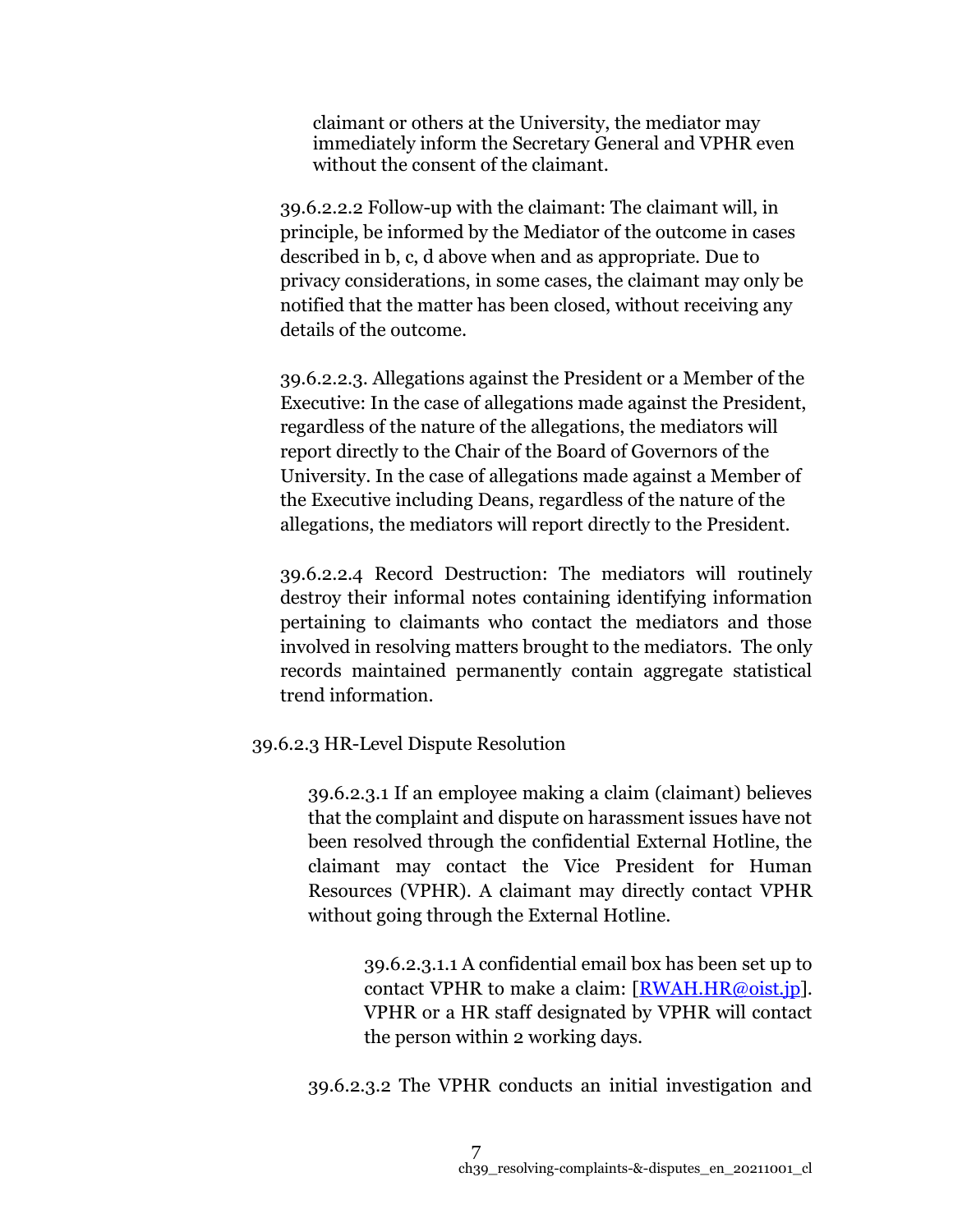attempts to resolve the complaint. This investigation is carried out informally and confidentially, and in close consultation with the claimant.

39.6.2.3.3. Issues that cannot be resolved through the informal process will be forwarded to a Harassment Investigative Committee (HIC), which will be established and convened by the VPHR within 15 working days after forwarding the issues, for resolution.

39.6.2.3.4 The HIC consists of 3 members, one of whom is designated as chair by the VPHR, and a legal counsel appointed by the General Counsel serving as an observer. An HR staff member provides secretarial support.

39.6.2.3.5 The HIC conducts an impartial and confidential investigation/ review to determine the facts and circumstances of the case, and make recommendations to resolve the matter. In principle, the HIC should prepare a written response to the VPHR within 20 working days from the date the HIC first convenes. If additional time is needed, the VPHR must be informed of the expected date of response.

39.6.2.3.6 A written response to the dispute must be given to the claimant by the VPHR within 10 working days from the date the HIC report was received by the VPHR unless additional time is needed, in which case the claimant must be informed of the expected date of response. Due to privacy considerations, in some cases, the claimant may only be notified that the matter has been closed, without receiving any details of the outcome.

39.6.2.3.7 Allegations against the President or a Member of the Executive: In the case of allegations made against the President, regardless of the nature of the allegations, the VPHR will report directly to the Chair of the Board of Governors of the University. In the case of allegations made against a Member of the Executive including Deans, regardless of the nature of the allegations, the VPHR will report directly to the President.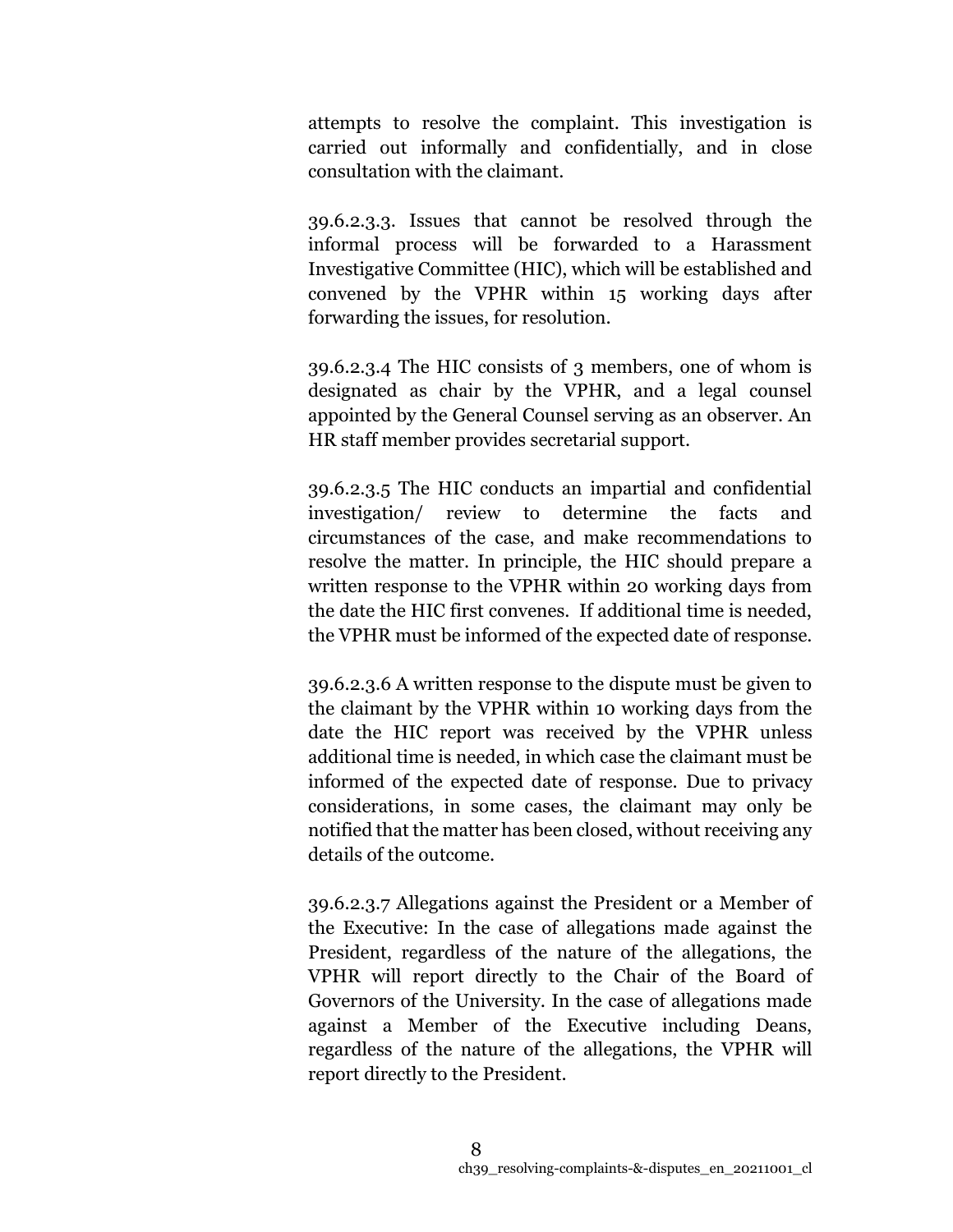39.6.2.4 Executive Committee Level Harassment Dispute Resolution

> 39.6.2.4.1 A problem that has not been resolved at the HR level or GS level [\(PRP5.12.2.](https://www.oist.jp/policy-library/5.12.2)1) may be brought to the Executive Committee level. The request must be submitted, in writing, by the claimant to the VPHR or Dean of the Graduate School for review and investigation by a Harassment Dispute Resolution Committee (HRC).

> > 39.6.2.4.1.1 The Secretary General (in case of employees) or Provost (in case of graduate students) will appoint at least 3 members to a HRC for each case. The Secretary General or Provost will appoint the HRC chair. The HRC members may include external experts.

39.6.2.4.2 The HRC must be formed and convened to review the dispute within 15 working days after receipt of the written request. If additional time is needed to convene the HRC, the time may be extended by 15 additional days.

39.6.2.4.3 The HRC must conduct a formal, confidential, impartial investigation/review to determine the facts and circumstances of the case. The HRC must make a recommendation within 20 working days from the date the HRC first convenes. If additional time is needed to complete the review, the time period may be extended for additional 20 working days.

39.6.2.4.4 The HRC's report and the recommendation must be submitted to the Secretary General. The Secretary General is responsible for the final disposition of the case within 40 working days after receipt of the HRC's report and the recommendation. If the Secretary General needs additional time, the time period may be extended for additional 40 days.

39.6.2.4.5 The decision of the Secretary General become final with concurrence of the President. Once the final decision has been implemented, the Secretary General must notify in writing the claimant that the case is closed. Due to privacy considerations, in some cases, the claimant may only be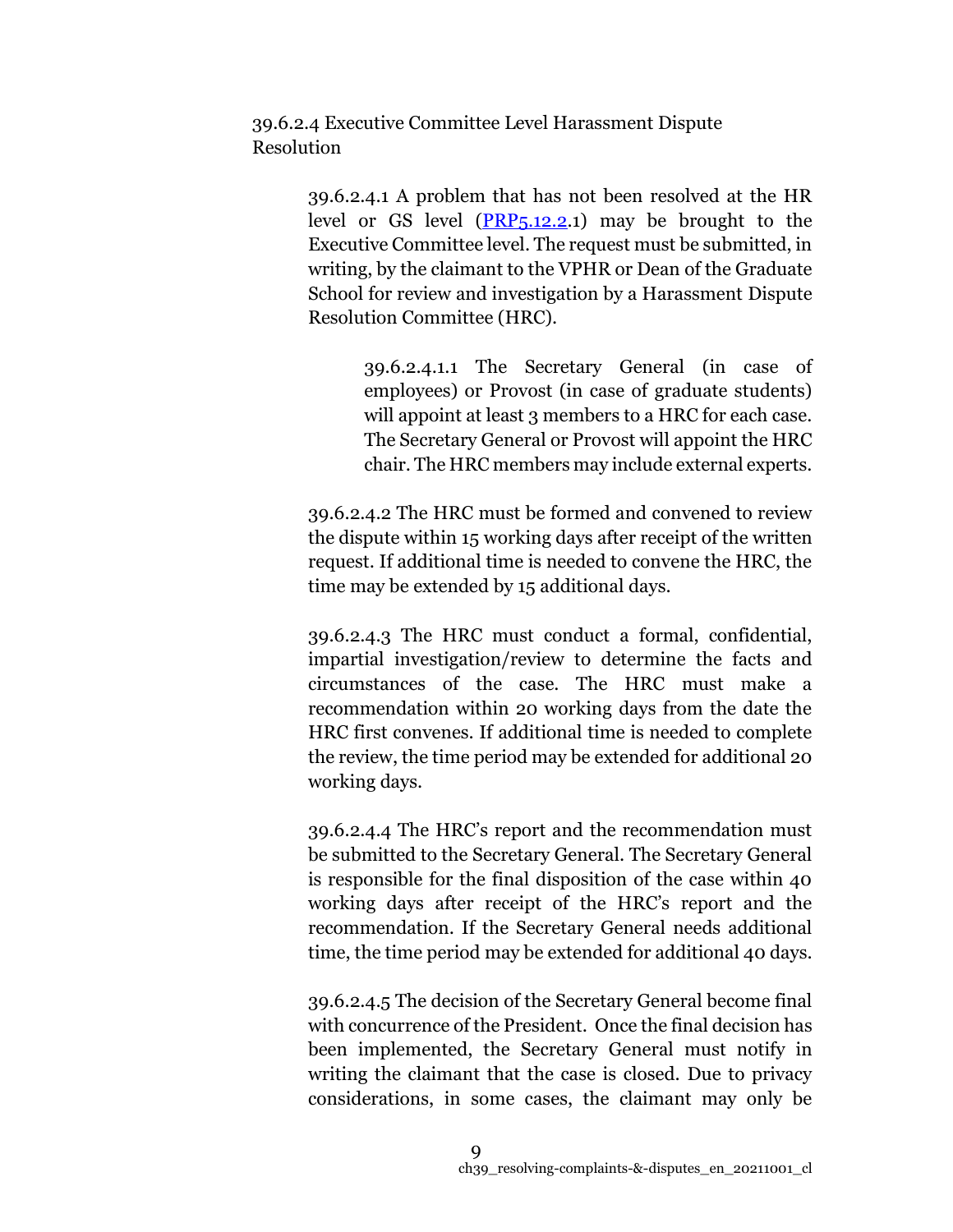notified that the matter has been closed, without receiving any details of the outcome.

## **39.7 Responsibilities**

## **39.7.1 Employees**

Employees must attempt to solve disputes in accordance with the procedures provided in this chapter.

## **39.7.2 Supervisors and Managers**

Supervisors and Managers must inform their subordinates about the availability of the mediators and the formal and informal complaint and dispute resolution procedures.

# **39.7.3 The Vice President for Human Resource (VPHR), the President, the Provost, the Secretary General, Dispute Resolution Committee (DRC), Harassment Investigative Committee (HIC), Harassment Dispute Resolution Committee (HRC), or their Representatives**

The Vice President for Human Resource (VPHR), the President, the Provost, the Secretary General, the Dispute Resolution Committee (DRC), the Harassment Investigative Committee (HIC), the Harassment Dispute Resolution Committee (HRC) or their designated representatives, are responsible for performing the tasks and duties outlined for them in this chapter.

# **39.7.4 The Mediators of the RWAH hotline**

RWAH hotline mediators are responsible for performing the tasks and duties outlined for them in this chapter.

# **39.8 Contacts**

# **39.8.1 Policy Owner:**

Vice President for Human Resource (VPHR)

# **39.8.2 Other Contacts:**

Mediators of the RWAH hotline Employee and Labor Relations Section

# **39.9 Definitions**